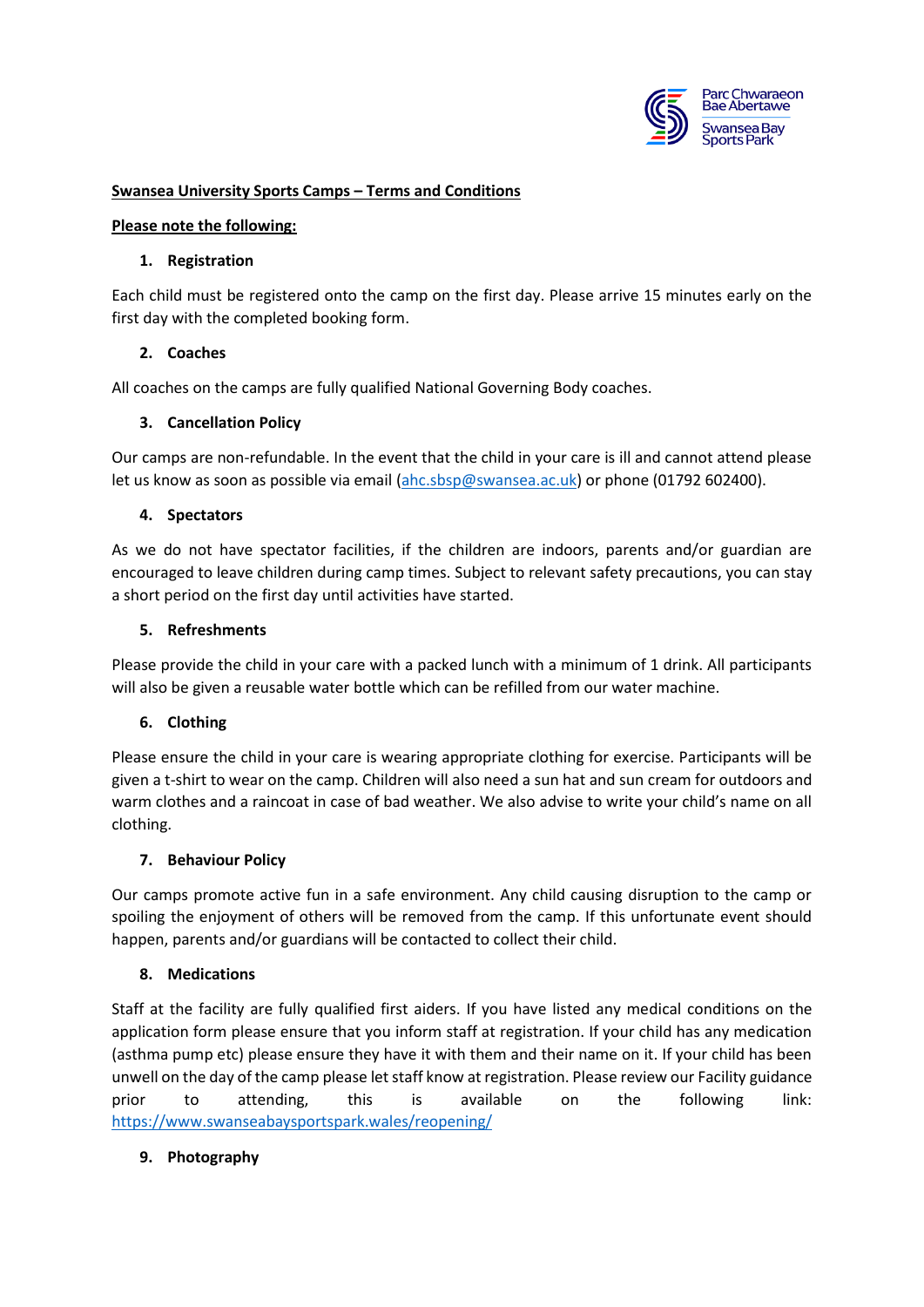

We will be taking photographs of participants on the camp. These will only be used on our social media platforms. If you do not wish for your child to be photographed please ensure you have ticked the box on the application form and let staff know at registration.

## **1. INTERPRETATION**

**Swansea Bay Sports Park (SBSP)** is the umbrella identity for the sports facilities located at Sketty

Lane, Swansea, SA2 8QB which includes:

- Wales National Pool Swansea University;
- Swansea University Sport Centre;
- Swansea Athletics & Hockey Centre;
- Swansea University Sport Playing Fields

SBSP has been developed and adopted primarily for branding and marketing the Sketty Lane site allowing the facilities listed to adopt a collective approach to improve the customer journey whilst promoting efficiency.

The SBSP brand will be utilised in both physical and digital platforms including signage, print media, websites, and social media. These platforms will be a shared resource for all relevant facilities.

Whilst SBSP will become the primary and sole identity for the Sketty Lane site, it does not directly replace the existing identities of the individual facilities nor does it create any additional contractual relationship between facilities or alter the legal or ownership status.

Agreement to develop and implement the SBSP approach has been sought from Swansea University Senior Leadership Team, City & County of Swansea Cabinet and Wales National Pool Board.

All references to 'you', 'your', or 'yours' means you, the person entering into these terms and conditions

All references to 'we', 'us' and 'our' are references to Swansea University (SBPS)

**'The Agreement'** means the Application Form, medical disclaimer, , these terms and conditions and individual facility rules including those of SBSP Gyms, SBSP Sports Hall and Courts, and the Athletics & Hockey Centre.

**'The Application Form'** means the application form for the camp held at SBSP.

'Fee' means the charges payable for camp set out in your Application Form for the camp held at SBSP.

'The Camps' means the hockey camp and the athletic camp which will be taking place at the sports facilities at Singleton Campus at Swansea Bay Sports Park (SBSP), Sketty Lane, Swansea, SA2 8QG.

'The Coach' refers to the Manager of or SPS at the time and includes any other employee that may be acting on the manager's behalf

### **2. THE CAMPS**

2.1 The Camps will be taking place at the sports facilities at Singleton Campus at Swansea Bay Sports Park (SBSP), Sketty Lane, Swansea, SA2 8QG.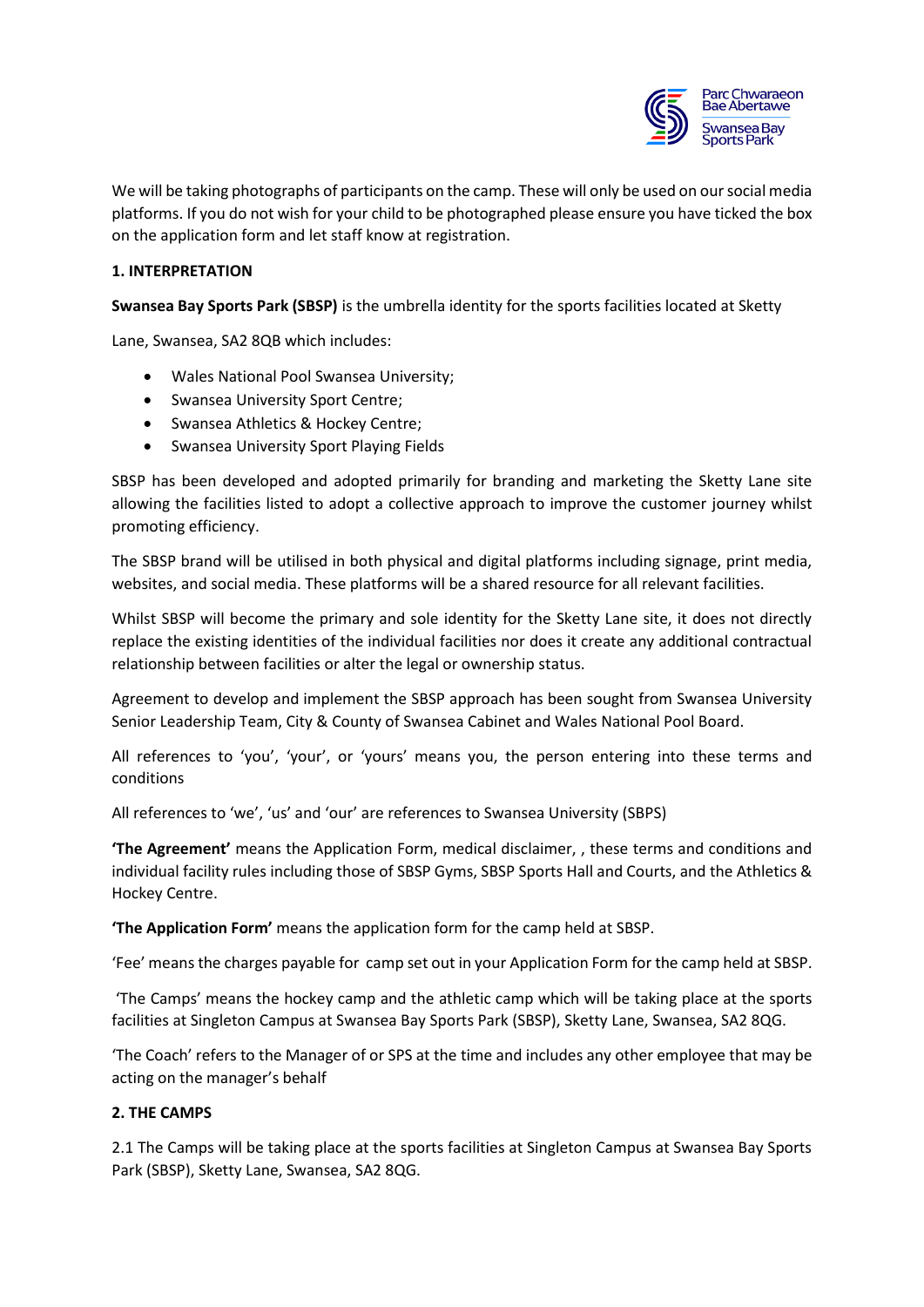

2.2 The Camps will be supervised and coordinated by trained coaching staff that hold accreditation with either UK Athletics (Athletics camps) or UKCC (Hockey camps).

2.3 The Camps will look at the various aspects of the sport and incorporate a variety of sports activities, and may include some classroom sessions.

2.4 To book The Camps the parent and/or guardian will have to create a 'PAYG membership' for their child in order to book them on to the camp.

2.5 The Camps are non-refundable. In the event that your child is ill and cannot attend please let us know as soon as possible via email [\(ahc.sbsp@swansea.ac.uk\)](mailto:ahc.sbsp@swansea.ac.uk) or phone (01792 602400).

2.6 SBSP reserves the right to change or make changes to the Camps at short notice and cancel bookings at any time. Changes will be made with the minimum of disruption and refunds will be offered whereby a booking is cancelled by SBSP only.

2.7 If you have listed any medical conditions on the application form you must ensure that you inform staff at registration. If your child has any medication (for example, an asthma pump etc) please ensure they have it with them and their name on it. If your child has been unwell on the day of the camp you must let staff know at registration.

## **3. LIABILITY**

3.1. All warranties, conditions and other terms implied by statue or common law, are to fullest extent permitted by law, excluded form theses terms and conditions.

3.2. Nothing in these terms and conditions limits or excludes our liability for death or personal injury resulting from our negligence or for any damage or liability you incur as a result of fraud or fraudulent misrepresentation.

3.3. Our total liability in contract, tort (including negligence or breach of statutory duty), misrepresentation, restitution or otherwise arising in connection with the performance, or contemplated performance, of our obligations under these terms and conditions shall be limited to the Fees that you have paid to us for the Camp. We shall not be liable for any special, indirect, consequential or pure economic loss, costs, damages, charges or expenses.

3.4. We will not be liable for any loss, damage or theft of any personal property brought onto the SBSP.

### **4. VARIATION OF TERMS**

4.1. We reserve the right to vary these terms and conditions, and any rules, at any time, to reflect changes in connection with the management and operation of SBSP.

### **5. PERSONAL INFORMATION**

5.1. We collect and process your Application information, and any other personal information you provide to us, so that we can provide you with our services and handle your requests.